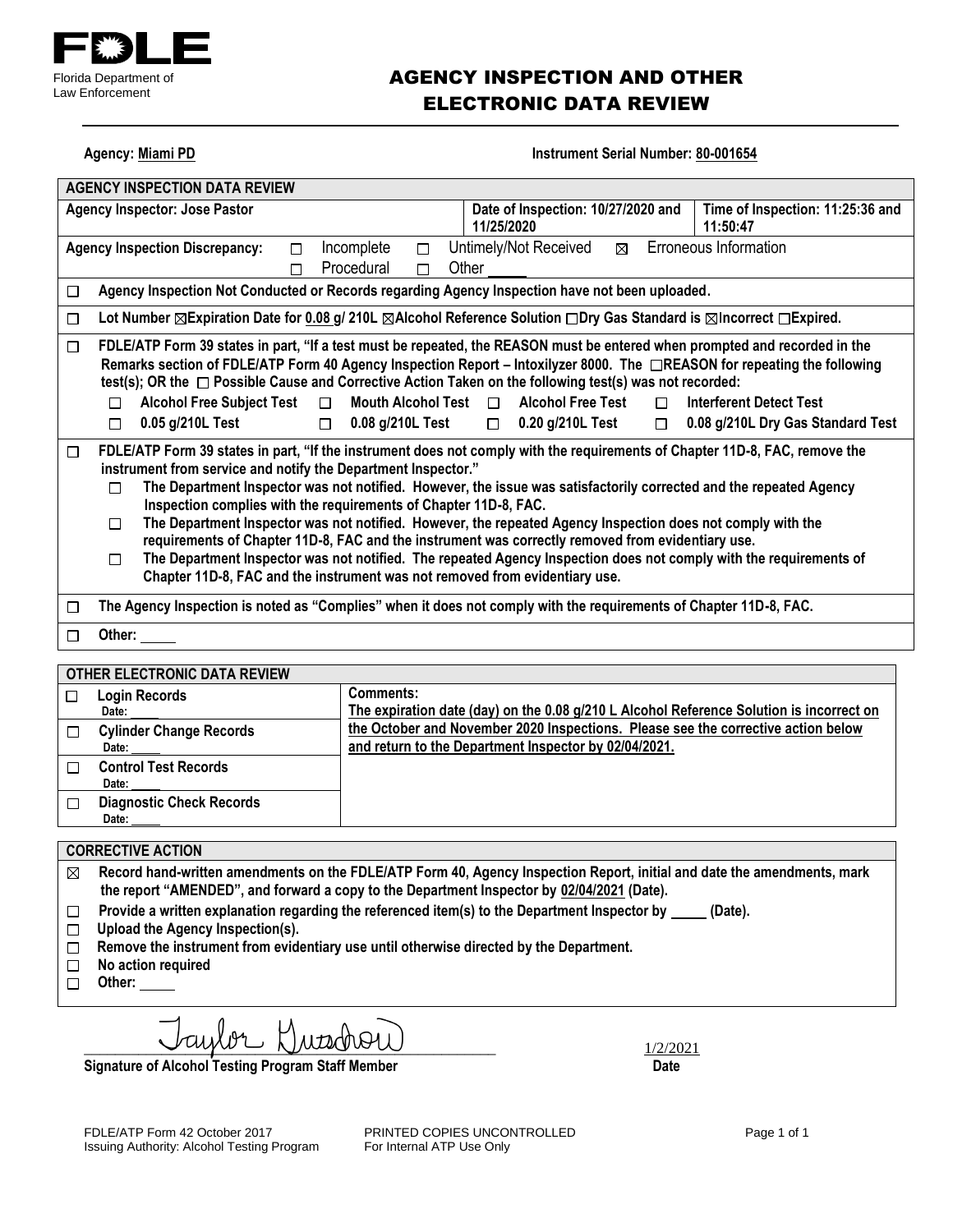# Florida Department of Law Enforcement Alcohol Testing Program

#### AGENCY INSPECTION REPORT - INTOXILYZER 8000

Agency: MIAMI PD Time of Inspection: 11:50

Date of Inspection: 11/25/2020

Serial Number: 80-001654 Software: 8100.27

| Check or Test                               | YES | NO |
|---------------------------------------------|-----|----|
| Date and/or Time Adjusted                   |     |    |
|                                             |     | No |
| Diagnostic Check (Pre-Inspection): OK       |     |    |
|                                             | Yes |    |
| Alcohol Free Subject Test: 0.000            |     |    |
|                                             | Yes |    |
| Mouth Alcohol Test: Slope Not Met           |     |    |
|                                             | Yes |    |
| Interferent Detect Test: Interferent Detect |     |    |
|                                             | Yes |    |
| Diagnostic Check (Post-Inspection): OK      |     |    |
|                                             | Yes |    |

| Alcohol Free<br>Test<br>(q/210L) | $0.05g/210L$ Test<br>(g/210L)<br>Lot#:201910D<br>Exp: $10/22/2021$ | $0.08g/210L$ Test<br>(q/210L)<br>Lot#:201908B<br>Exp: $08/20/2021$<br>$07 - 1991$ | $0.20g/210L$ Test<br>(q/210L)<br>Lot#:201902C<br>Exp: $02/20/2021$ | $0.08$ q/210L<br>Dry Gas Std Test<br>(q/210L)<br>Lot#: 989917<br>Exp: $07/25/2021$ |
|----------------------------------|--------------------------------------------------------------------|-----------------------------------------------------------------------------------|--------------------------------------------------------------------|------------------------------------------------------------------------------------|
| 0.000                            | 0.048                                                              | 0.080                                                                             | 0.199                                                              | 0.080                                                                              |
| 0.000                            | 0.049                                                              | 0.079                                                                             | 0.199                                                              | 0.080                                                                              |
| 0.000                            | 0.048                                                              | 0.079                                                                             | 0.199                                                              | 0.080                                                                              |

Number of Simulators Used: 5

Remarks:

Amended 1/28/21 - Agress

The above instrument complies  $(X)$  does not comply  $(X)$ ) with Chapter 11D-8, FAC.

I certify that I hold a valid Florida-Department of Law Enforcement Agency Inspector Permit and that I performed this inspection in accordance with the provisions of Chapter 11D-8, FAC.

|  |                            | <b>JOSE F PASTOR</b> |  |
|--|----------------------------|----------------------|--|
|  | Signature and Printed Name |                      |  |
|  |                            |                      |  |
|  | 11/25/2020                 |                      |  |
|  | Date                       |                      |  |